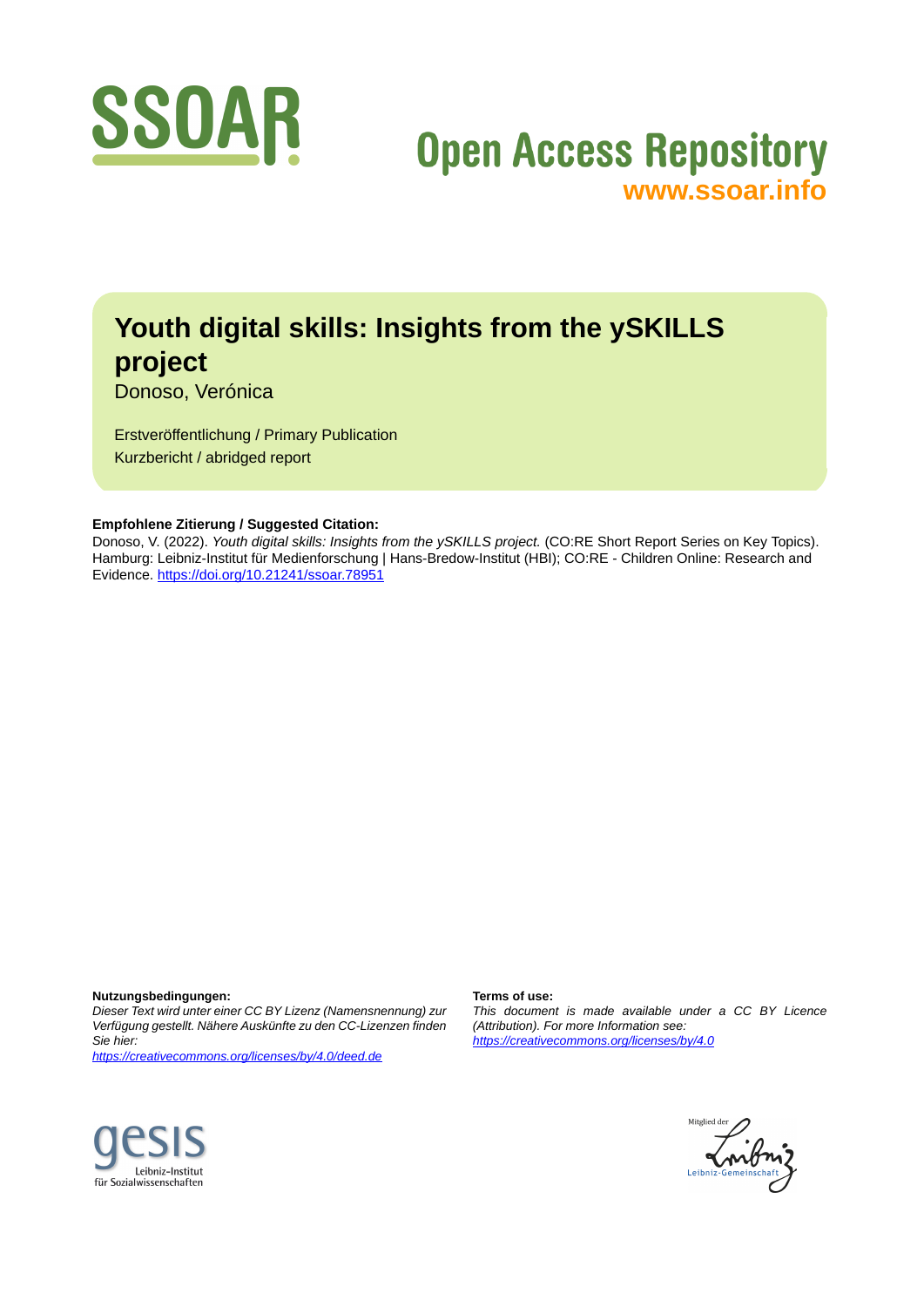

**Children Online: Research and Evidence** 

# **Youth digital skills: Insights from the ySKILLS project**

**CO:RE Short Report Series on Key Topics**

Verónica Donoso

DOI: 10.21241/ssoar/78951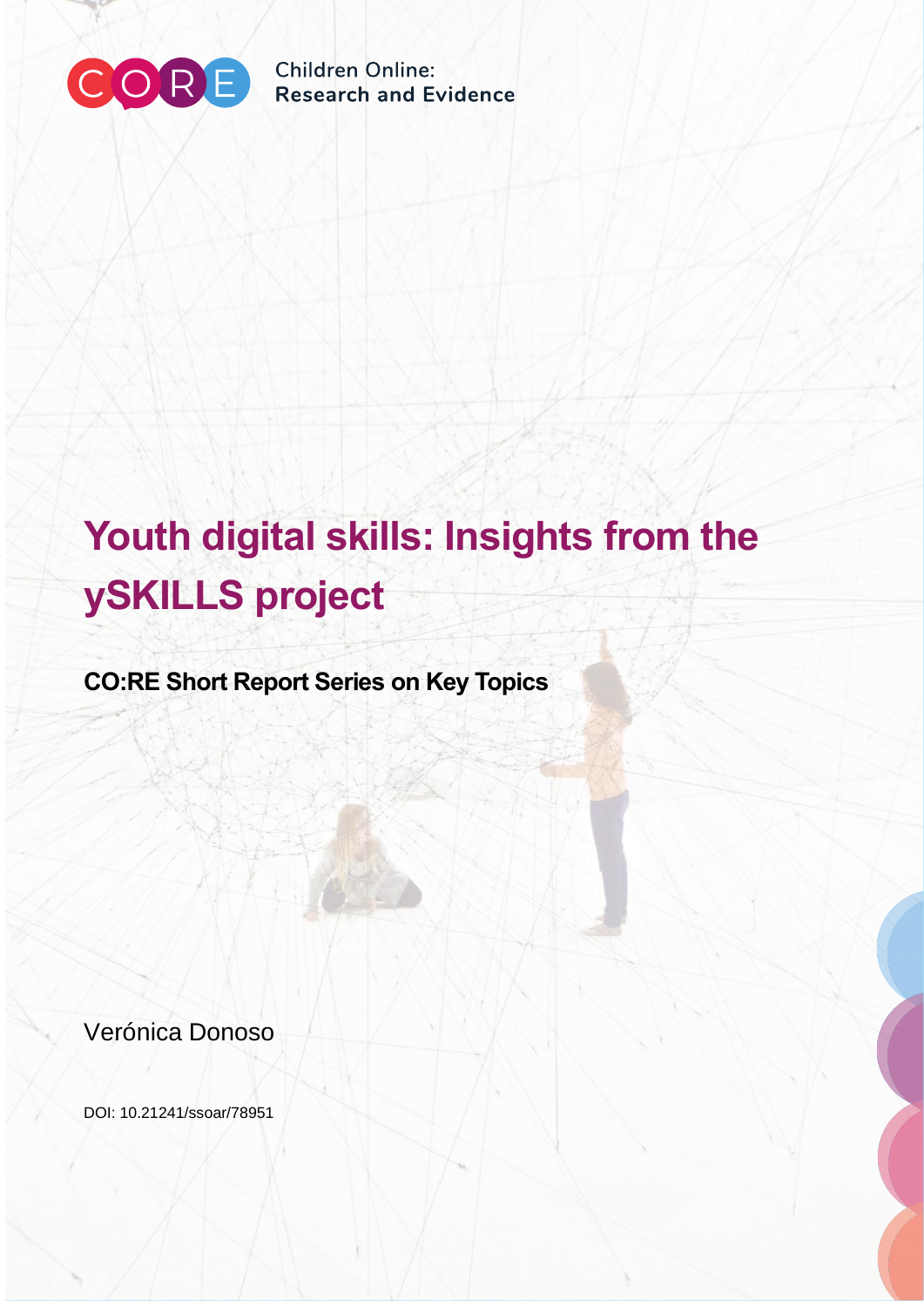#### **Please cite this report as:**

Donoso, V. (2022) *Youth's digital skills: Insights from the ySKILLS project*. (CO:RE Short Report Series on Key Topics). Hamburg: Leibniz-Institut für Medienforschung | Hans-Bredow-Institut (HBI); CO:RE – Children Online: Research and Evidence. https://doi.org/10.21241/ssoar/78951

Editor: Veronika Kalmus Language editor: Michael Haagensen

**The CO:RE Project** is a Coordination and Support Action within the Horizon 2020 framework, which aims to build an international knowledge base on the impact of technological transformations on children and youth. Part of the knowledge base is a series of short reports on relevant topics that provide an overview of the state of research. This part is coordinated by Veronika Kalmus (University of Tartu, Estonia).

For all reports, updates, insights, as well as full details of all CO:RE consortium members and CO:RE national partners throughout Europe and beyond, please visit **[core-evidence.eu](https://core-evidence.eu/)**.



. This project has received funding from the European Union's Horizon 2020 EU.3.6.1.1 – The mechanisms to promote smart, sustainable and inclusive growth DT-TRANSFORMATIONS-07-2019 – The impact of technological transformations on children and youth. **Grant Agreement ID 871018.**

#### **Acknowledgements:**

We are highly grateful to the ySKILLS consortium partners who worked on the systematic evidence review, the interviews with experts on education and the labour market, and roundtable discussions with children and young people. This short report directly derives from these deliverables. We also extend our gratitude to the children and experts we had the opportunity to consult. Finally, we would like to thank the CO:RE consortium for their insights and the European Union's Horizon 2020 programme for the funding.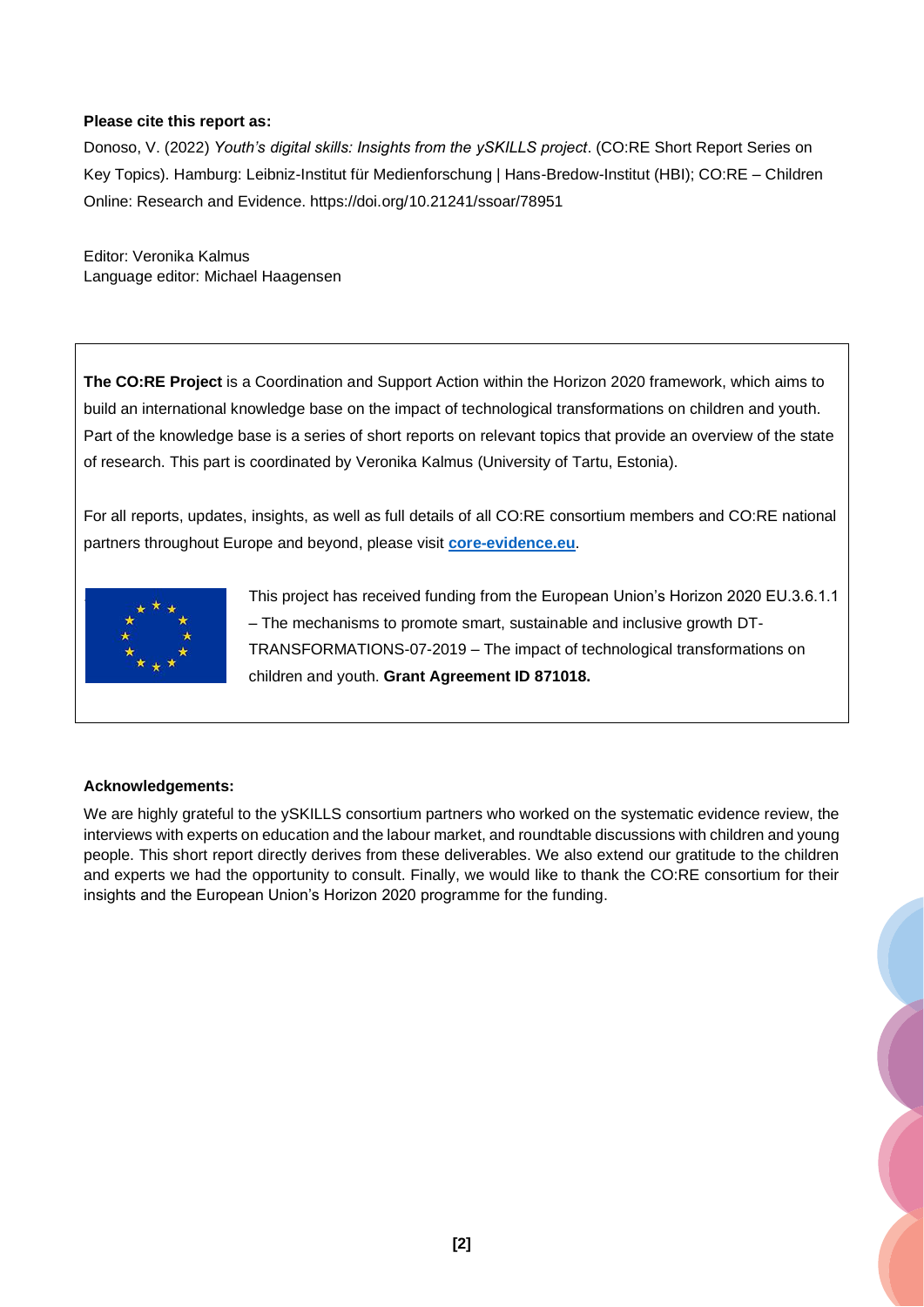## <span id="page-3-0"></span>**Contents**

# <span id="page-3-1"></span>**Key insights**

- The ySKILLS (Youth Skills) project examines how digital skills mediate the risks and opportunities related to ICT use by young people aged 12 to 17 years in Europe (see [www.ySKILLS.eu\)](http://www.yskills.eu/). In ySKILLS we understand **digital skills** in a broad sense as **a diverse set of technical/operational, information navigation, communication and interaction, and content creation and production skills**, which are unequally distributed and influenced by individual, social and country characteristics.
- Digital skills are important because they provide opportunities for personal and professional development as well as civic participation. **Lacking digital skills or failing to 'upgrade' them seriously limits one's chances for personal and professional development and active participation in society.**
- Despite their importance, **we know little about how these skills are acquired and how to foster them. We know even less about the positive outcomes of digital skills**, for instance, on children and young people's wellbeing, social participation or in helping them build (online) resilience.
- Currently, the quality of digital education provision depends to a great extent on formal education, especially on the capacities and initiatives of individual teachers and schools. **More coherent strategies to foster digital skills in formal education are needed, as well as stronger collaboration and concerted efforts with stakeholders beyond education.**
- **It is essential to have a shared understanding of digital skills, adequate conceptualisations, and good indicators to measure them.** Without this common ground, it is difficult to develop effective evidence-based interventions or inform policies in meaningful ways.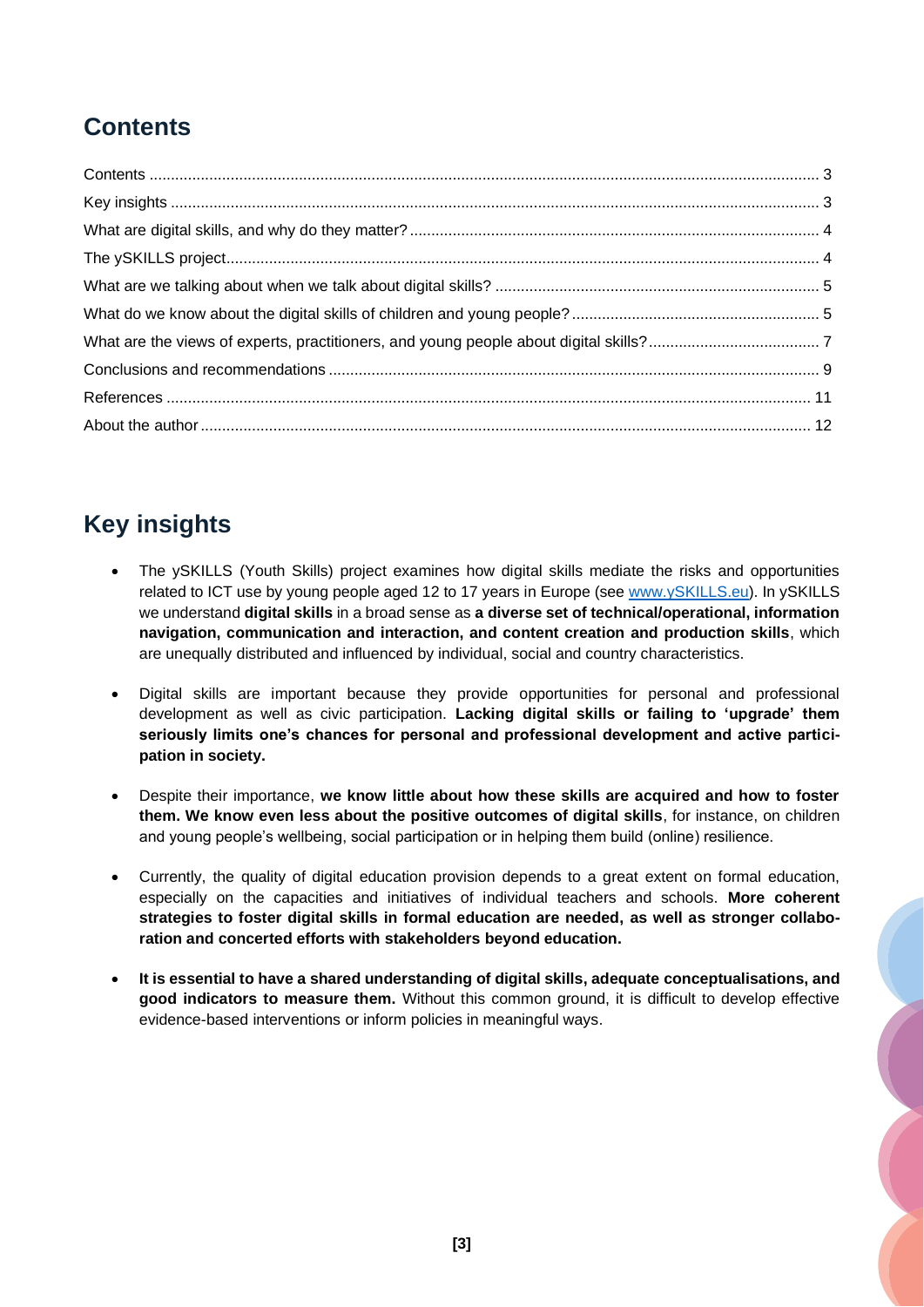## <span id="page-4-0"></span>**What are digital skills, and why do they matter?**

We want children and young people to be digitally skilled, but we also know that in increasingly digitalised societies these skills are sharply unequally distributed. Digital skills are necessary for pretty much everything these days. We need them for (remote) work, to learn, to check the news or the weather forecast, to keep in touch with friends, family, and colleagues, for online banking, and increasingly for ordinary chores such as looking for a recipe online, making a doctor's appointment or simply checking one's local bus timetable.

Digital skills are currently conceived as basic competences that everybody must possess regardless of age or socio-economic status. Digital skills are necessary because they provide opportunities for personal and professional development as well as for civic participation. **Lacking digital skills or failing to keep them up to date seriously limits one's chances for personal and professional growth, employability, and active participation in society.**

*We are living in some kind of media augmented reality where we no longer have the possibility of not using digital skills. Maybe we should call it 'competences of the future' or 'competences of continuous learning' rather than digital.* (Education expert 1, Poland)

In order to understand what digital skills are, we need shared conceptualisations and terminology, as well as adequate indicators to measure them**.**  The underdevelopment of sound measures and methodologies to assess the skills that allow young people to interact with digital technologies creatively, critically, and safely is problematic. Inspired by the need for a deeper understanding and better measurements of digital skills, the ySKILLS project aims to help bridge the existing knowledge gap in this area.

## <span id="page-4-1"></span>**The ySKILLS project**

The Youth Skills (ySKILLS) project seeks to acquire extensive knowledge and **improved measurement of digital skills** to contribute to building an evidence-based policy. We also aim to **explain the uneven distribution of digital skills through a** 

**model** that identifies the **actors and factors and the pathways** that lead to the acquisition of digital skills and their complex impact on children's cognitive, physical and social wellbeing. The ySKILLS project is funded by the European Union's (EU) Horizon 2020 programme. It involves 15 partners from 13 countries.

In **ySKILLS,** we understand **digital skills** as *a diverse set of technical/operational, information navigation, communication and interaction, and content creation and production skills*, which are **unequally distributed** and **influenced by individual, social and country characteristics.**  ySKILLS focuses on the **role of digital skills** as a possible **buffer** against potentially negative outcomes or as a **reinforcement** of the positive outcomes of the use of digital technologies [\(d'Haenens, 2021\)](https://zenodo.org/record/5821079#.YmopeO3P02w). Because digital skills lie at the core of our project, in its first two years, ySKILLS carried out various activities to obtain a better understanding of current conceptualisations and ways of measuring and fostering digital skills. A systematic review of evidence, interviews with experts from the education sector and the labour market, and roundtables with young people from various European countries offer interesting insights into these topics and highlight the need for further research. One of the milestones of our project has been the development of a robust, cross-culturally validated measurement instrument: The youth Digital Skills Indicator (yDSI; Helsper et [al., 2020\)](https://zenodo.org/record/4608010#.Ymzd_-3P02w).

The ySKILLS project set out to address some critical questions that we want to discuss in this short report: *What do we know about the digital skills of children and young people? How are digital skills conceptualised and measured? How can digital skills be fostered? And what are the implications for policymakers?* This report brings a synopsis of the knowledge gained from three tasks performed in the first year of the ySKILLS project: a systematic evidence review [\(Haddon et al., 2020\)](https://zenodo.org/record/4274654#.Ymka7O3P02w), interviews with experts from education and the labour market [\(Donoso et al., 2020\)](https://zenodo.org/record/5226910#.YmkbTO3P02w), and roundtable discussions with children and young people. The lessons learned from these tasks led to an inventory of actors and factors [\(Donoso et al.,](https://zenodo.org/record/5557144#.YmkbjO3P02w) 2021). All these reports are also available on the [ySKILLS website.](https://yskills.eu/publications/)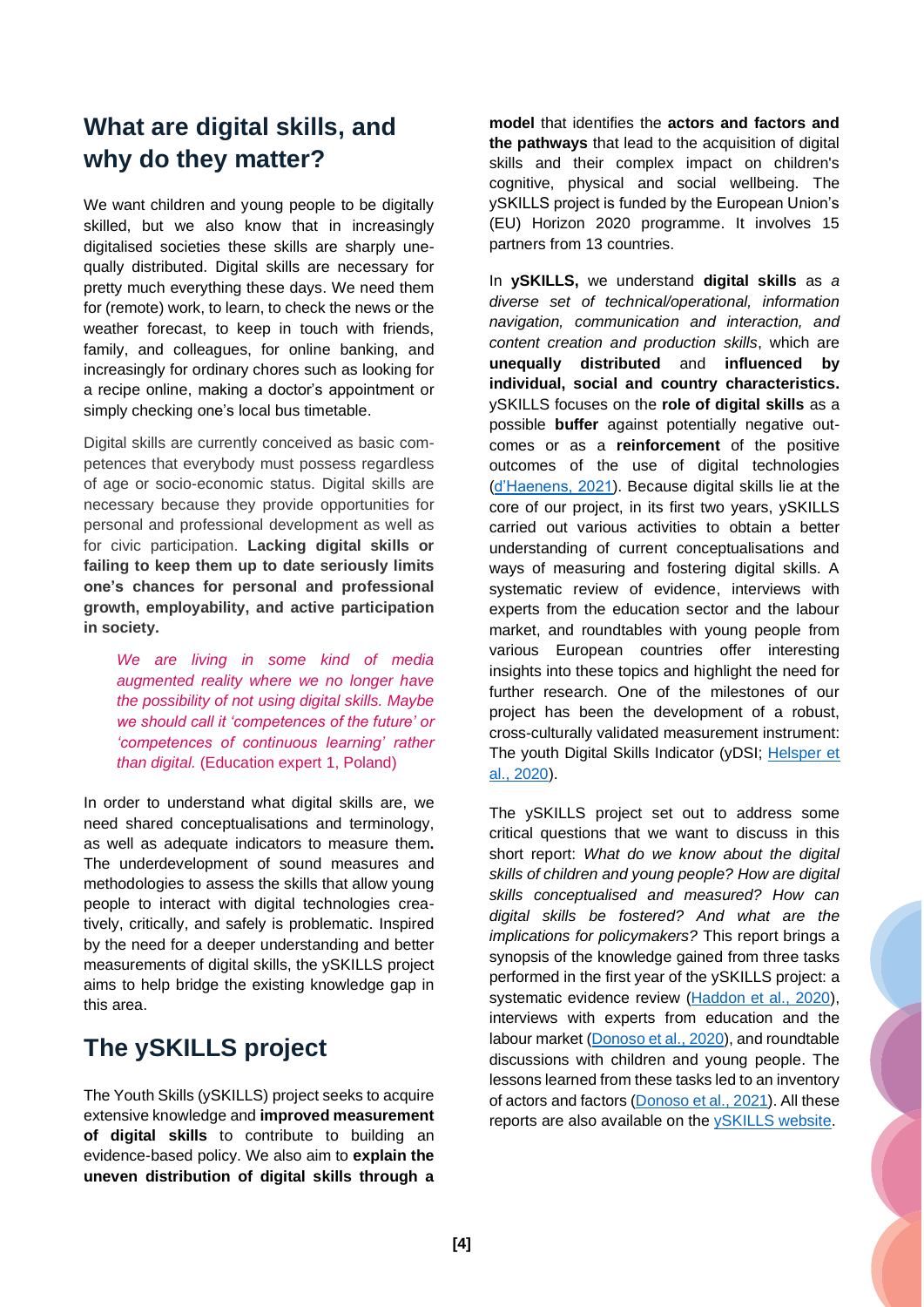## <span id="page-5-0"></span>**What are we talking about when we talk about digital skills?**

**To date, there are various definitions, terminology and frameworks which attempt to conceptualise digital skills** (e.g., [EU DigComp,](https://ec.europa.eu/jrc/en/digcomp) [UNESCO MIL\)](https://en.unesco.org/themes/media-and-information-literacy). In the academic literature, different conceptions of digital skills are used, with some researchers conceiving of multiple dimensions of digital skills and others focusing on particular skills (e.g., information literacy or computer programming; [Haddon et al., 2020\)](https://zenodo.org/record/4274654#.Ymop2-3P02w). Moreover, terms and concepts that are usually distinguished by academics, such as digital skills, competences, and literacies, are in practice often used interchangeably by practitioners, policymakers and the wider public. **However, because the definition of digital skills is not much discussed, it is difficult for the field to come to a consensus** [\(Haddon et al.,](https://zenodo.org/record/4274654#.Ymop2-3P02w)  [2020\)](https://zenodo.org/record/4274654#.Ymop2-3P02w).

Despite the diversity of existing frameworks and terminology, **there is agreement that we can no longer conceptualise digital skills as mere operational or technological competences**. For instance, the ySKILLS project, the EU DigComp and the UNESCO MIL framework consider aspects such as creativity and content creation, communication, and critical assessment of information as key aspects of digital skills.

*We are progressively, it seems to me, in Europe and in each country reaching a kind of consensus, maybe not on the competences' breakdown, but on the dimensions that need to be covered in the digital world.* (Divina Frau-Meigs, ySKILLS webinar on Thursday, 25 February 2021)

The lack of a common understanding, the plethora of definitions in use (e.g., digital skills, digital competences, digital literacy) and **the lack of comprehensive evaluation frameworks make it difficult to assess the effectiveness of initiatives to boost digital skills**. In other words, despite numerous efforts to promote and develop digital skills, to date, we know very little about which types of programmes and initiatives are most effective for children and young people to acquire and continue upscaling their digital skills.

# <span id="page-5-1"></span>**What do we know about the digital skills of children and young people?**

Several studies have been conducted all over the world to study different aspects of digital skills. To identify what is known about youth digital skills and examine the evidence on the antecedents (or factors influencing the acquisition) of digital skills and the consequences of possessing those skills, ySKILLS embarked on a systematic evidence review [\(Haddon et al., 2020\)](https://zenodo.org/record/4274654#.Ymka7O3P02w). This review was informed by the International Telecommunication Union's (ITU) definition of digital skills: "the ability to use ICTs in ways that help individuals to achieve beneficial, high-quality outcomes in everyday life for themselves and others" and to "reduce potential harm associated with more negative aspects of digital engagement" [\(ITU,](http://www.itu.int/en/ITU-D/Statistics/Documents/publications/misr2018/MISR-2018-Vol-1-E.pdf) 2018, p. 23). Because relatively little research on digital skills was published in the early years of mass internet use (2000–2009), the systematic evidence review encompassed all research published between 2010 and 2020. In total, 110 studies were analysed and scrutinised, representing the majority of available studies. Although the studies included were conducted in 64 different countries, most existing research has been generated in the USA and Europe. We summarise the key findings below.

#### **How are youth digital skills conceptualised and measured?**

As observed in the studies analysed, **digital skills are conceptualised and measured in different ways; for instance, through demonstrated or claimed digital skills or through measures of digital self-efficacy.** Demonstrated or claimed digital skills are revealed through performance tests or self-report surveys that ask direct and factual questions, as opposed to self-efficacy, which is subject to social desirability biases (e.g., "I am good at…" or "I am confident about…"). In some cases, studies do not measure digital skills directly. Instead, they are *inferred* from digital uses or activities, which may considerably limit the validity of the research results. Consequently, the ySKILLS systematic evidence review placed less weight on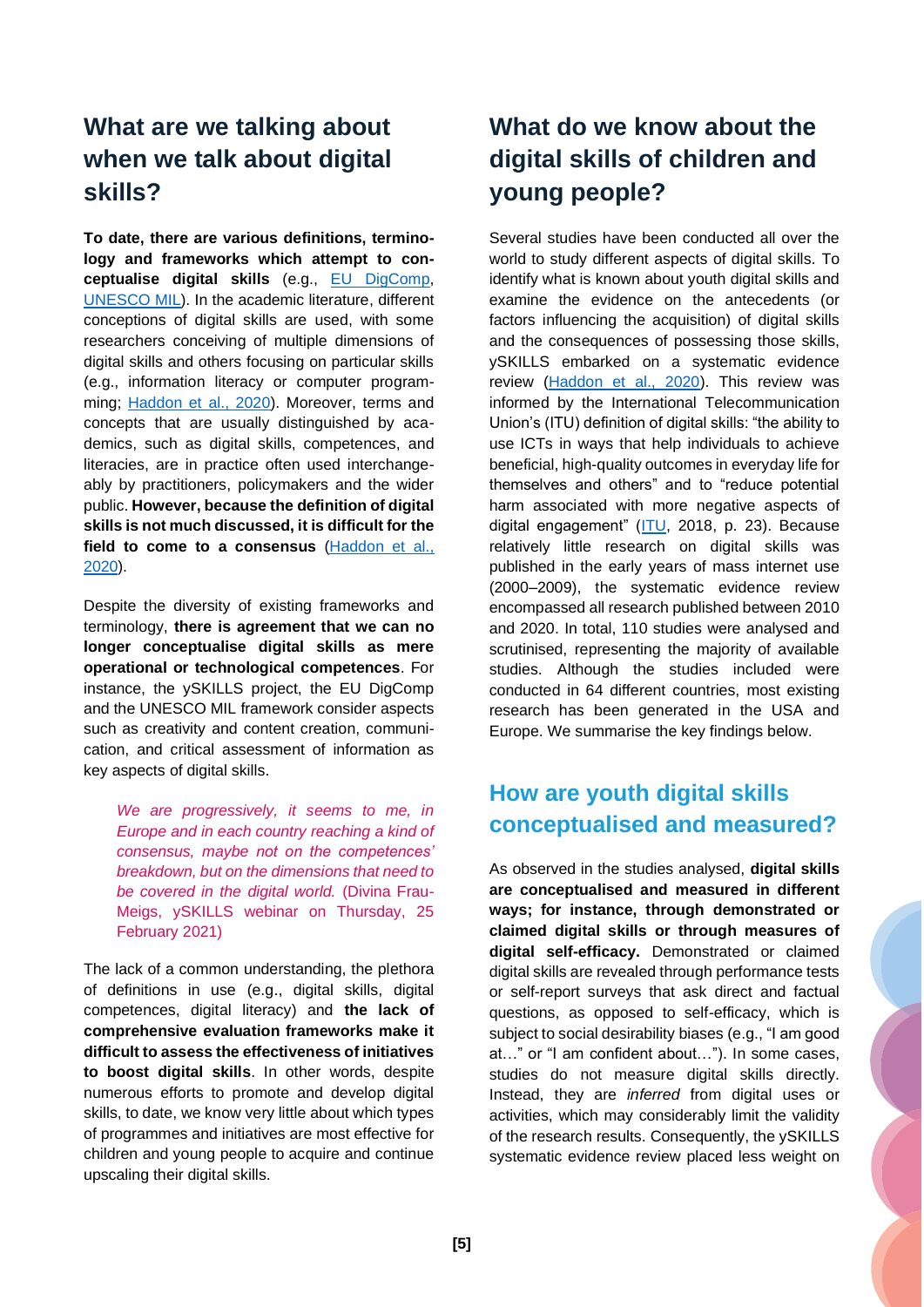studies focused on self-efficacy and excluded studies that do not measure digital skills directly.

Most of the studies analysed used self-report surveys, but some (almost one-third) conducted performance tests involving some form of taskbased assessment. Interestingly, most performance tests were used to examine the antecedents rather than the consequences of digital skills. In other words**, most knowledge produced so far has aimed to better understand how digital skills are acquired rather than to explore the impact of digital skills on the lives of children and young people.**

#### **What affects the acquisition of youth digital skills?**

- There is strong evidence that **children's digital skills improve with age**. This means that older children tend to possess better digital skills than younger ones.
- Children from higher socio-economic status (SES) households are found to have higher digital skills in around half of the studies that examine this relationship.
- Although boys appear to claim better digital skills than girls, these differences disappear when performance tests are used. Therefore, **although boys appear more confident about their digital skills, both boys and girls can excel in different types of skills**.
- Only a few studies examine **ethnicity** as a **potential source of digital inequality,** and the results are inconclusive.
- A few studies suggest that **better cognitive skills are associated with better digital skills.** Others point out that the higher a **child's academic achievement, the better their digital skills**. Motivation also plays a role and possibly, also learning style.
- Children with **positive attitudes towards information and communication technology (ICT)** have higher digital skills.
- When parents practise **restrictive mediation –** (e.g., setting rules, time limits, and bans on online activities or contents) (see [Livingstone et](https://www.frontiersin.org/articles/10.3389/fpsyg.2021.698176/full#B33)  [al., 2017\)](https://www.frontiersin.org/articles/10.3389/fpsyg.2021.698176/full#B33), this is linked to lower digital skills in their children. By contrast, **enabling mediation**  (i.e., when parents support children's agency in their internet and social media use) [\(Kuldas et](https://www.frontiersin.org/articles/10.3389/fpsyg.2021.698176/full#B29)  [al., 2021\)](https://www.frontiersin.org/articles/10.3389/fpsyg.2021.698176/full#B29) **is generally associated with better digital skills.**
- **When ICT is more available in schools, children's digital skills tend to be better.** Also, those with **earlier or broader access to ICT, including at home**, have better digital skills. However, most of these studies do not examine possible underlying causes (such as household SES).
- Some findings suggest that **peers can have a positive impact on children's ability to use technology**. For instance, children who co-use technology with their friends and communicate with friends about technology use have a higher chance of improving their digital skills.

#### **What are the consequences of youth digital skills?**

Studies of the consequences of youth digital skills are **less common** than studies of the factors that may lead to better skills. Nonetheless, the ySKILLS systematic evidence review revealed some interesting findings:

- **Few studies examined whether digital skills improve wellbeing**, and even fewer found that they do. For instance, there is some indication that digital skills can have positive effects on body image or experiences of peer victimisation. Still, the research evidence is very limited.
- There is some evidence that **greater digital skills are linked to better learning outcomes for children**, but the evidence base is small, and the diversity of measures used (for both digital skills and learning outcomes) makes it impossible to draw strong conclusions.
- Only a few studies explored the relationship between digital skills and offline youth civic and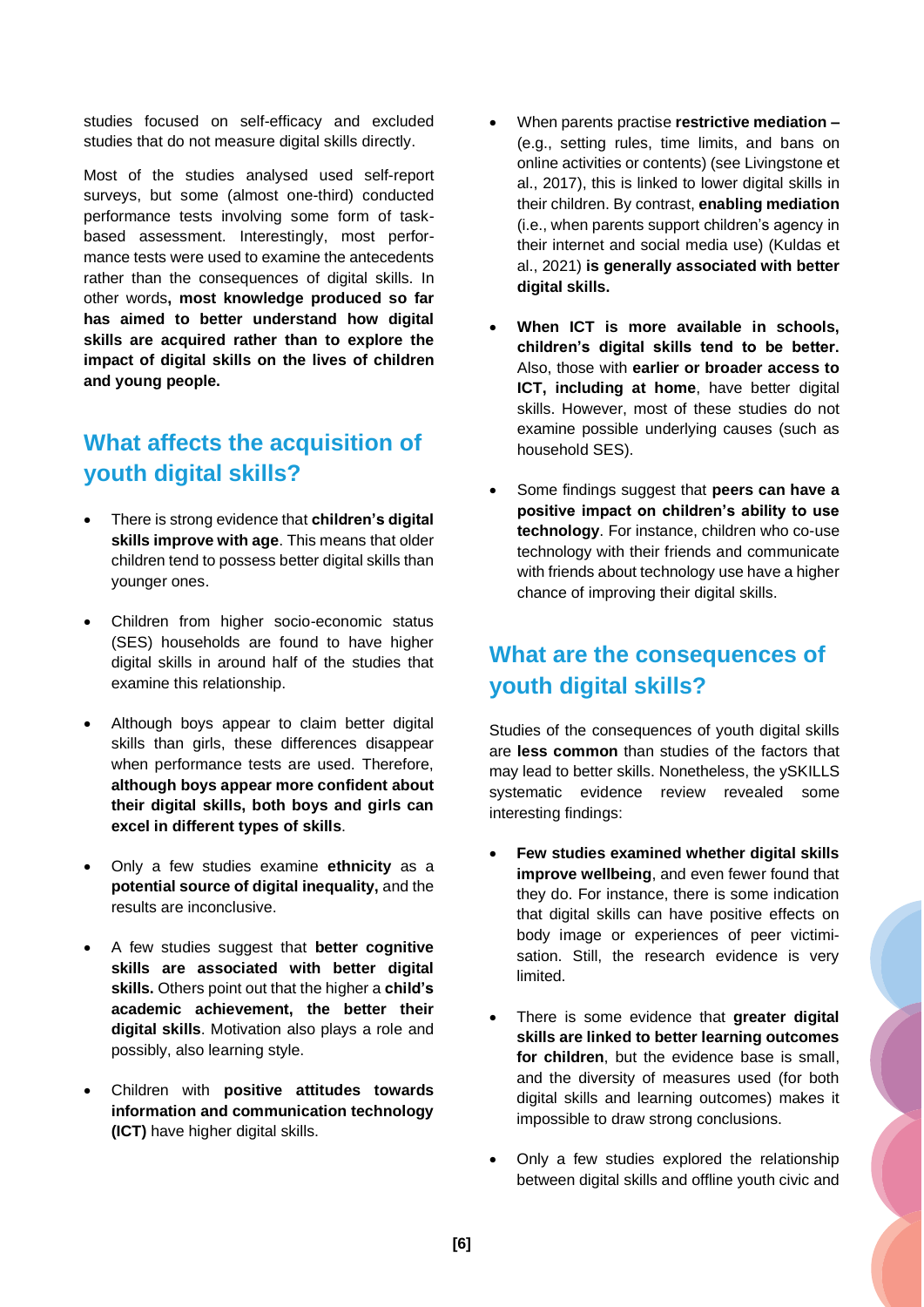political engagement. All these studies found **that some digital skills are associated with different forms of offline engagement**, but others are not. Hence, it is crucial to further study which digital skills have the greatest impact on this type of outcome.

- Children with higher levels of digital skills seem to be better able to protect their **privacy online**.
- Despite existing evidence showing that **better digital skills are linked to more online risk**, better digital skills are not necessarily linked to more **harm.** On the contrary, **better digital skills may help reduce harm,** possibly because children with better digital skills appear better able to cope with online risks. Once again, caution in interpreting these findings is required because the data on the relationship between skills and harm is limited.
- Interestingly, the analysed evidence suggests that **different types of skills could impact outcomes in different ways**. For instance, creative engagement is predicted in one study through social and creative skills and informational skills in another study. Therefore, **more research is needed that examines the differential effect of distinct skill types on different sets of online opportunities** [\(Haddon et al., 2020,](https://zenodo.org/record/4274654#.Ymop2-3P02w) p. 96).

#### **Researching digital skills is not straightforward**

Only twelve studies of the 110 included in the analysis used more complex statistical modelling techniques to study the relationship between the antecedents and consequences of youth digital skills. Their findings are complex and bear careful investigation. In general, these studies show that more simple statistical analyses fail to adequately explain the variation in children's experiences of the internet [\(Haddon et al., 2020\)](https://zenodo.org/record/4274654#.Ymop2-3P02w). The analysed studies conclude that:

The association between better digital skills and more online risk is complex because although **better skills are linked to more online opportunities, online opportunities, in turn, are linked to more risk**.

- Regarding digital inclusion, evidence suggests that digital skills can, at least partially, mediate between pre-existing social inequalities and positive outcomes of digital engagement. In other words, **while social and structural inequalities determine to a great extent variations in the outcomes of children's internet use, digital skills can reduce or compensate for a portion of such disadvantage**.
- Finally, an important conclusion drawn from these studies is "the acknowledgement that specific kinds of skills predict digital engagement or mediate the effect of other antecedents on digital engagement in distinctive ways. So, it is worth examining the pathways from antecedents to consequences for different sets of digital skills and explaining how such distinctive sets of skills relate to each other" [\(Haddon et al., 2020,](https://zenodo.org/record/4274654#.Ymop2-3P02w) p. 109).

# <span id="page-7-0"></span>**What are the views of experts, practitioners, and young people about digital skills?**

For gaining a deeper understanding of how stakeholders beyond academia perceive digital skills and to explore how, in their view, these skills should be fostered, ySKILLS conducted 34 individual interviews with experts from the education sector and labour market in six European countries (Estonia, Finland, Germany, Italy, Poland and Portugal). In addition, because young people's insights are also valuable and particularly because their experiences and opinions can differ from those of adults, ySKILLS also conducted six roundtable discussions with 46 children aged 12–18 in Belgium, Finland, and Portugal.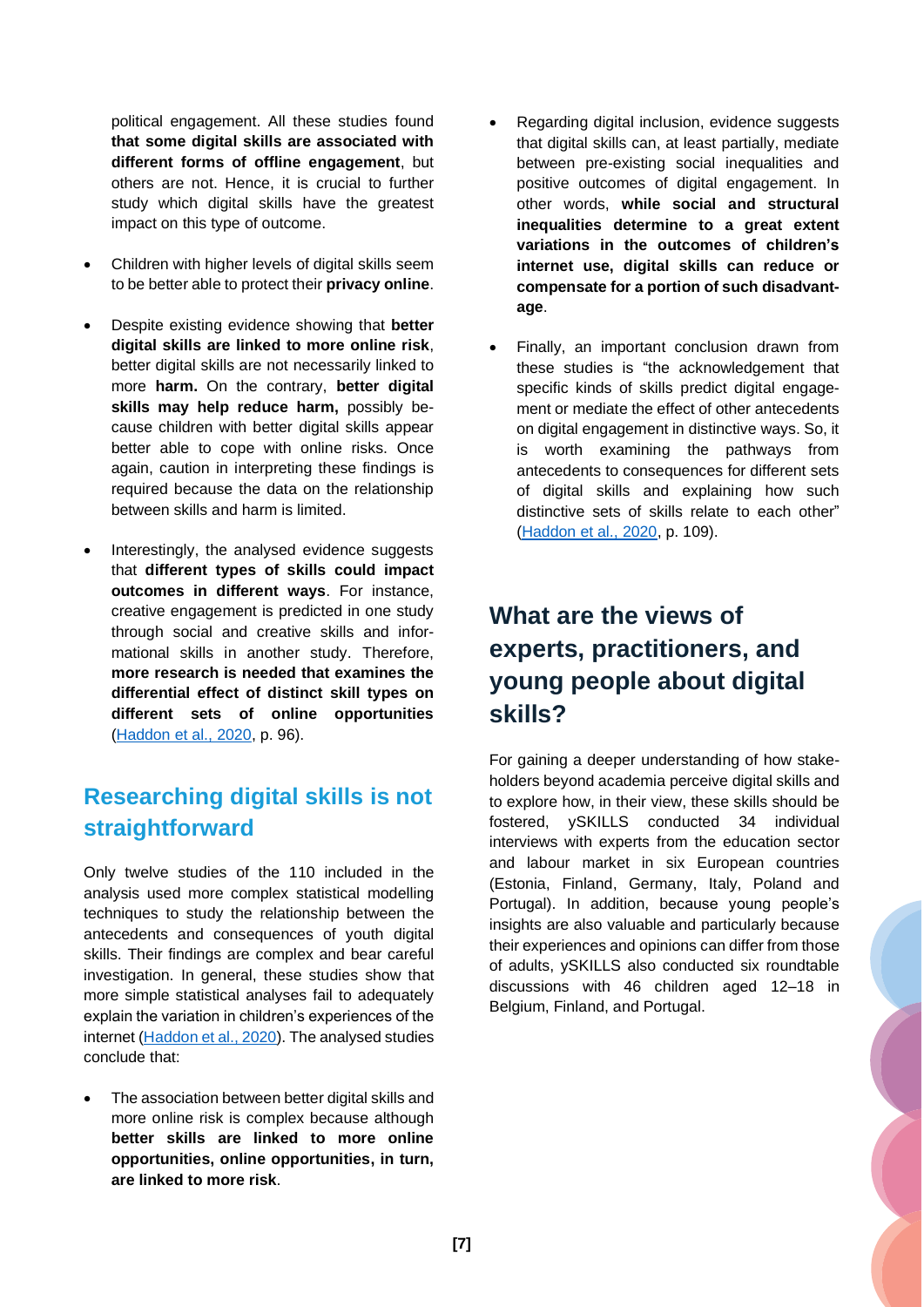#### **What have we learned from education and labour market experts?**

- The experts agreed that **with digital technologies being more and more embedded in our daily lives, digital skills have become indispensable** not only for successful integration into the working world but also for many other aspects of life, including social and political participation. Labour market experts believe that advancing digitalisation and developments such as automation and the use of artificial intelligence will lead to an even greater role of digital technologies in our future working lives.
- Both education and labour market experts shared a similar understanding of digital skills and stressed that **being 'digitally skilled' means more than possessing technical**  *know-how*. As a matter of fact, most experts regard digital social interaction skills, such as 'collaborating' and 'interacting' through digital technologies, and critical thinking skills as more important than technical, operational skills.
- **Experts were sceptical regarding the existence of a 'digital native' generation.** Instead, in their experience, many young people are not as tech-savvy as adults or the young people themselves tend to believe. Therefore, younger generations need to be actively supported in acquiring digital skills.

*We have an illusion, it seems, that young people are born with a mobile phone in their hands these days and that they automatically possess all the skills needed to handle it, but it is like you are giving a Ferrari to a 5-year-old and saying: go ahead and drive.* (Labour market expert, Finland)

- The experts highlighted those digital skills **were relevant not only for children or the workforce**. Instead, every citizen needs to be offered enough opportunities to acquire and improve their digital skills throughout their lives.
- **The experts voiced concern about the risk of exacerbating existing social and digital inequalities** and observed that certain fractions

of society, such as children from socioeconomically disadvantaged back-grounds, remain excluded from access to digital technologies and good quality education and training. The experts feared that, because of the digital divide, these children might not only be left behind in the labour market but will also lack opportunities for social and political participation. Apart from socio-economic disadvantages, inequalities along the lines of age and gender were also mentioned.

• The formal education sector was identified as having a key role in the development of digital skills since it is in a unique position to reach most children and their families. However, both labour market and education experts criticised the current state of digital skills education in schools. In their view, **the education system has been and remains slow to adapt to digital developments, and school curricula appear to be out of touch with children's reality outside of school**. In particular, the labour market experts feel that students are not being well-equipped with the skills in demand in today's job markets.

*The current programmes offered in school and university education are often not adequate. The digital world follows logics that are not those of classical education.* (Labour market expert, Italy)

- **The education experts** were more outspoken on the positive aspects of digital skills development in the formal education system. They **particularly stressed the motivation, openness, and interest of teachers in digital technologies** and their creative incorporation in teaching-learning experiences, especially when the Covid-19 pandemic hit the world.
- Although the formal education sector has a key role in fostering digital skills, the experts agreed that it should not bear the sole responsibility for it. Consequently, cooperation between the formal education sector, the private economic sector and the research community should be promoted to ensure that everyone has access to both the necessary infrastructure and good quality education that ensures a good level of digital skills.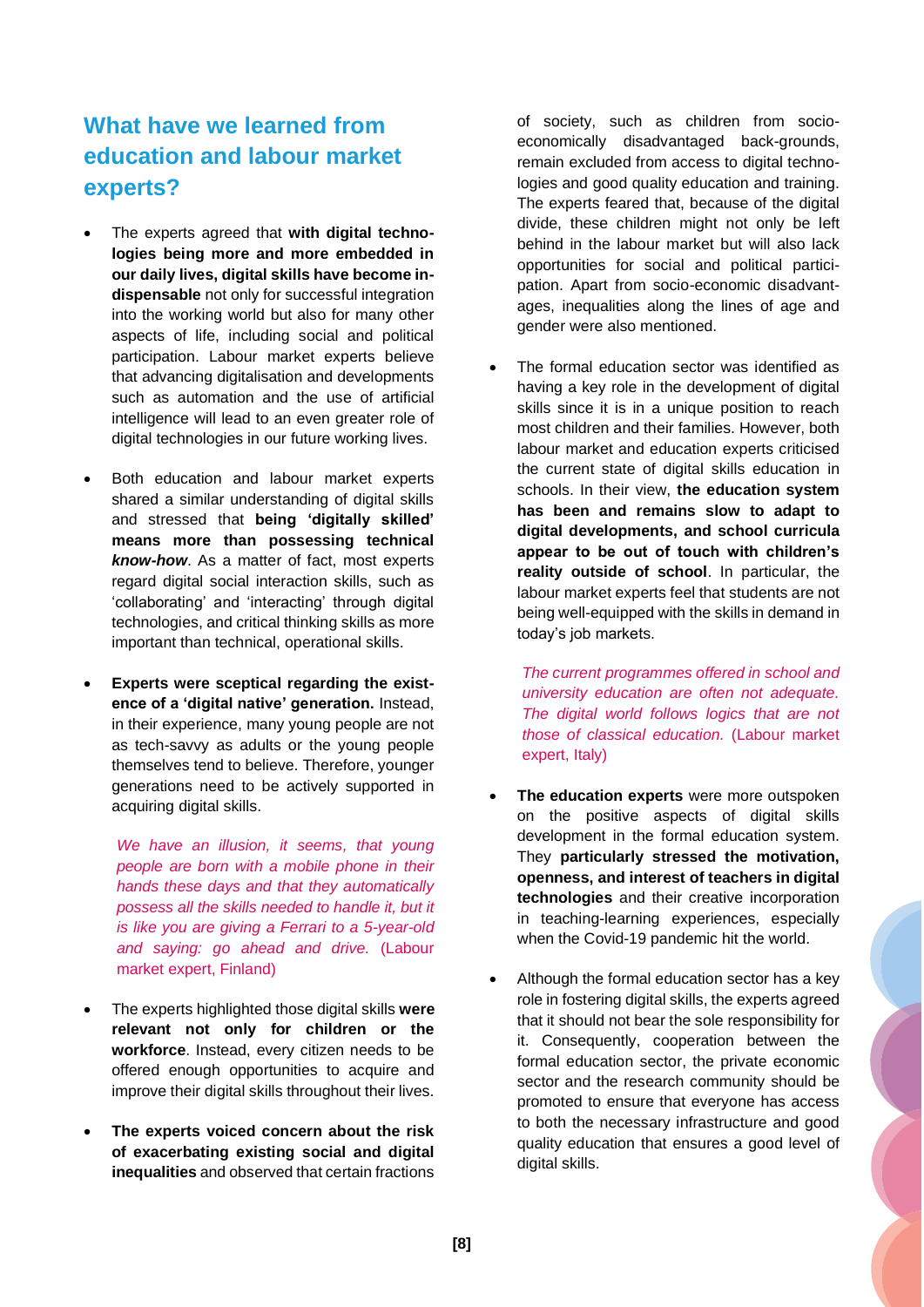#### **What have we learned from children and young people?**

The 46 adolescents who participated in the ySKILLS roundtables provided deep, personal insights into the impact of digital technologies in their lives. They openly shared their views about their digital media consumption, forms of engagement, and creative experiences, but also the difficulties and frustrations they encounter in the online platforms they use every day. The main findings from these roundtables are summarised below:

• **Mastering digital skills was perceived by adolescents as essential in increasingly digitalising societies.** However, as opposed to the views of adults, **youngsters highlighted the importance of acquiring (basic) technical and operational skills** and of being able to use computers and work-related software. In their view, this will be vital for their future professional lives. Information retrieval and interaction, and communication skills are also valued, but to a lesser extent.

*It is important to know how to work with Excel/Word/PowerPoint, because it will be important in the future, for college and work. And the other digital competence that is important is sending an email because it is most used professionally.* (Teenager, Portugal)

- Surprisingly, **"traditional" means of communication such as talking with someone faceto-face, calling someone on the phone or sending text messages were highly valued among teenagers** and were chosen as their preferred option for sharing more intimate and personal information with their peers and families.
- **Adolescents referred to a wide range of concerns related to their online experiences.** These included excessive social media use, increasing pressure to be constantly online and the fear of missing out (FOMO). They also referred to online aggression, such as cyberbullying or hate speech, and to a lesser extent, to privacy and commercial-related types of risks.

• **Many teenagers referred to the deficient digital skills of elderly people**. Young people considered elderly people as the least digitally skilled. In fact, most participants referred to one or both of their grandparents as an example of the "least digitally skilled" person they knew. Some teenagers also referred to (some of) their teachers as lacking digital skills. This coincided with the views expressed by education experts who also felt that more professional development opportunities for teachers are needed. **Only a few adolescents indicated that their parents lacked digital skills**, while several acknowledged that their parents helped them solve technical or other types of problems encountered online.

*I would like to add my grandparents. They are also old, of course. But because they didn't get it, they can't work with it […], they didn't grow up with it, I think these people really are the example of the least digitally skilled.* (Teenager, Belgium)

## <span id="page-9-0"></span>**Conclusions and recommendations**

Given the importance of digital skills and literacies for young people's lives and the increasing reliance on digital technologies for learning, employment, and civic life, in this last section, we provide some recommendations for the continued enhancement of existing knowledge and fostering digital skills.

#### **Academic research community**

- **There is great variety, and probably even confusion, in understanding what digital skills mean.** The academic community can play an important role in helping to clarify this by providing clear definitions and measurement indicators of digital skills. The lack of a common understanding increases the difficulty of designing an overarching, systematic strategy to develop digital skills.
- While studies suggest that better skills bring benefits to children's learning, participation, and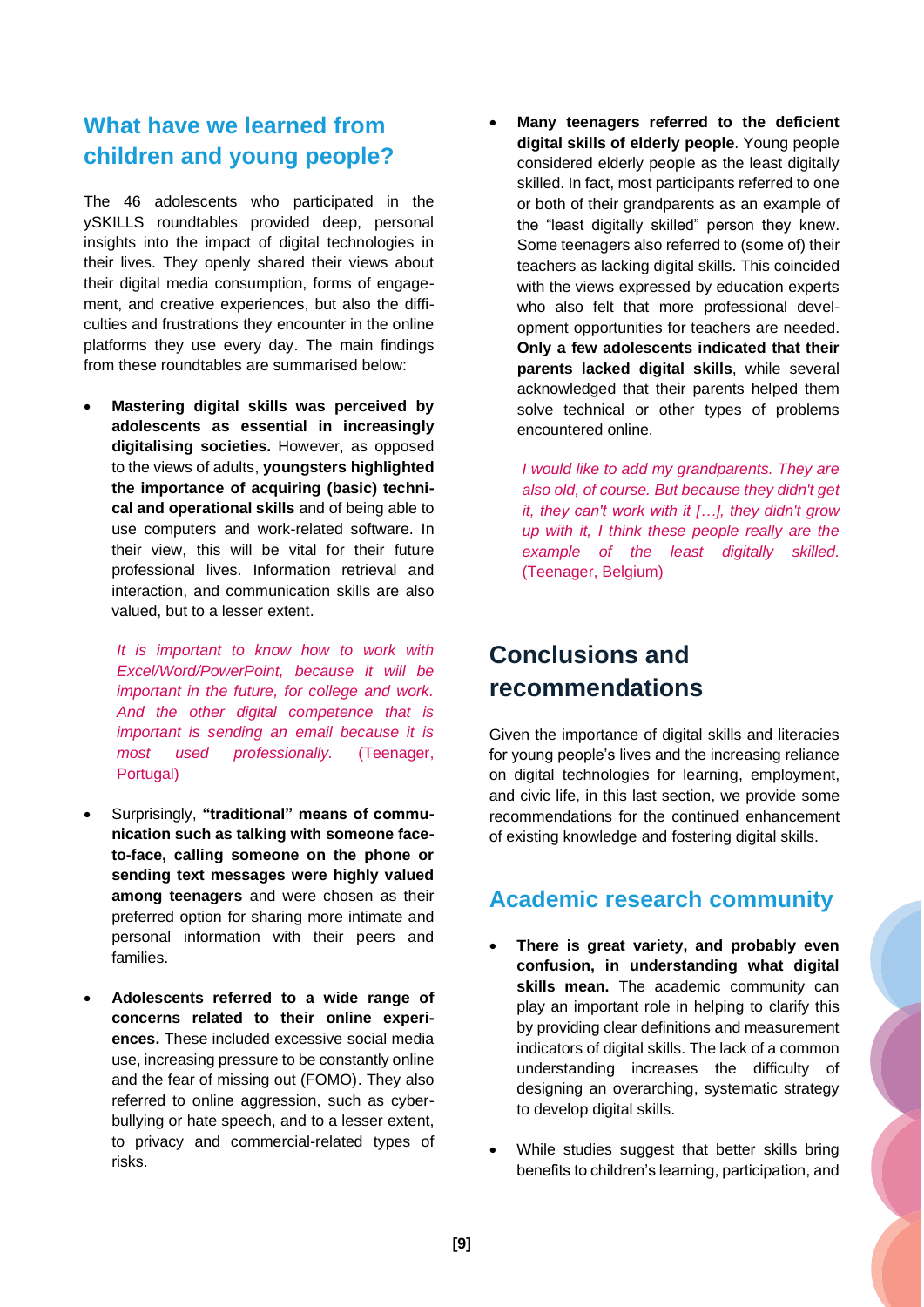other outcomes (e.g., wellbeing), **more research in general, as well as longitudinal research in particular, is needed to examine these relationships** and to establish more clearly which digital skills are worth promoting in relation to which positive outcomes.

• While the internet is increasingly available worldwide, most research available has been conducted in the minority world (i.e., the countries where a minority of the world population lives). **More research in the majority world (where most of the population lives) should be promoted and funded.**

#### **Policymakers and regulators**

- Research suggests that **improving digital skills can help mitigate, at least to some extent, the impact of social inequalities. Therefore, more opportunities must be provided for all children, especially for those in vulnerable situations**, to develop these skills beyond school (e.g., in libraries, youth centres). This requires sufficient opportunities for professional development for teachers and other professionals working with children (e.g., librarians, youth workers).
- Currently, the quality of digital education provision depends to a great extent on the capacities and initiatives of individual schools and teachers. Consequently**, more coherent strategies to foster digital skills in formal education are needed, as well as stronger collaboration and concerted efforts with stakeholders beyond education.**
- Although most young people in the EU possess some form of digital equipment and connectivity, there are still groups who only have limited or no access to these technologies. The latter face growing digital and social exclusion as digital technologies become an indispensable part of their lives. **Stronger, coordinated efforts are required to minimise digital inequalities**.
- The digital skills children need, both as members of society and as future members of the labour market, are becoming increasingly

complex**. Comprehensive digital education programmes covering a wide range of skills, and not just technical ones, are necessary** (e.g., social interaction, communication, collaboration, content creation). Equally, skills such as problem-solving and critical thinking need to be fostered from a young age.

#### **Educators**

- **Schools and teachers need to stay up to date with technological innovations and trends concerning young people's digital uses**. Therefore, good quality training resources and enough opportunities for teachers to update and enhance their own knowledge and digital skills throughout their careers are crucial.
- As research suggests, peers can have a positive impact on children's ability to use technology. Therefore, **it is worth promoting ways for children to co-use technology with their friends at school and in other educational settings**.

#### **Labour market and tech industry**

• **The tech industry should cooperate more closely with the education sector and thereby support schools in preparing young people for their entry into the labour market.** However, it is crucial that these partnerships take place within an ethical, non-commercial framework which fully respects children's rights.

#### **Families and carers**

- Different styles of parental mediation have different impacts on children's online opportunities and consequently on their digital skills. **Hence, parents need to be supported so that they are better equipped to mediate their children's engagement with digital technologies**.
- **Parents and caregivers should show interest in the digital activities of their**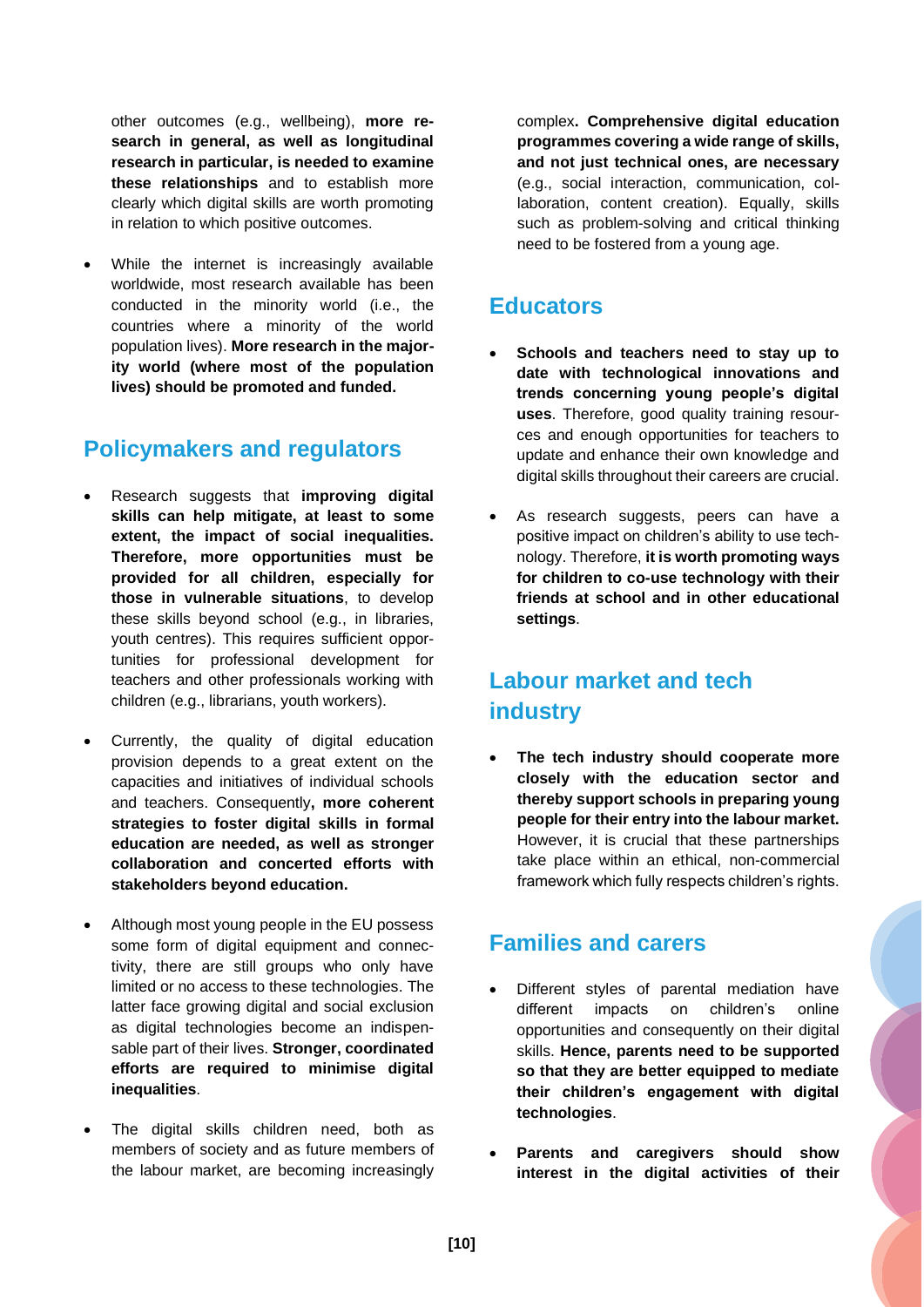**children. They should also communicate openly about the potential risks and benefits of these technologies and be supportive when their children encounter negative online experiences.** This will allow them to be in a better position to offer effective and appropriate guidance to use digital tools.

• **Adults need to be aware that they are role models for children, also in the use of digital technologies**. Therefore, they should reflect on their own usage patterns and potential problematic aspects that could negatively impact their children's engagement with digital technologies.

#### **Children and young people**

• **Children** can play an active role in their own education. To this end, they **must be given more opportunities to help shape the development and implementation of digital education in their schools and beyond**, for instance, by consulting them when educational resources are developed or when curricular decisions in this area are made.

#### **Media outlets/journalists**

The media sector can be a key partner in supporting education efforts. Especially if the sector takes on a more active role in informing the broader public in a balanced way about the positive and negative effects of digital technologies, but also by helping citizens to become more critical consumers of digital technologies and content (e.g., by raising awareness of phenomena such as fake news).

#### <span id="page-11-0"></span>**References**

d'Haenens, L. (2022). Towards a Better Understanding of Digital Skills: On Inequalities and Their Impact. Zenodo. <https://doi.org/10.5281/zenodo.5821079>

Donoso, V., Retzmann, N., Joris, W., & d'Haenens, L. (2021). Digital Skills: An Inventory of Actors and Factors. Zenodo.

<https://doi.org/10.5281/zenodo.4525639>

Donoso, V., Pyżalski, J., Walter, N., Retzmann, N., Iwanicka, A., d'Haenens, L., & Bartkowiak, K. (2020). Report on Interviews with Experts on Digital Skills in Schools and on the Labour Market. Zenodo.<https://doi.org/10.5281/zenodo.5226910>

Haddon, L., Cino, D., Doyle, M.-A., Livingstone, S., Mascheroni, G., & Stoilova, M. (2020). Children's and Young People's Digital Skills: A Systematic Evidence Review. Zenodo. <https://doi.org/10.5281/zenodo.4274654>

Helsper, E.J., Schneider, L.S., van Deursen, A.J.A.M., & van Laar, E. (2021). The Youth Digital Skills Indicator: Report on the Conceptualisation and Development of the ySKILLS Digital Skills Measure. Zenodo.

<https://doi.org/10.5281/zenodo.4608010>

International Telecommunication Union (ITU) (2018). Measuring the Information Society Report, Volume 1. Geneva, Switzerland: ITU Publications. [www.itu.int/en/ITU-](http://www.itu.int/en/ITU-D/Statistics/Documents/publications/misr2018/MISR-2018-Vol-1-E.pdf)

[D/Statistics/Documents/publications/misr2018/MIS](http://www.itu.int/en/ITU-D/Statistics/Documents/publications/misr2018/MISR-2018-Vol-1-E.pdf) [R-2018-Vol-1-E.pdf](http://www.itu.int/en/ITU-D/Statistics/Documents/publications/misr2018/MISR-2018-Vol-1-E.pdf)

Kuldas, S., Sargioti, K., Milosevic, T., & O'Higgins N.J. (2021). A Review and Content Validation of 10 Measurement Scales for Parental Mediation of Children's Internet Use. *International Journal of Communication*, 15, 4062-4084. <https://ijoc.org/index.php/ijoc/article/view/17265>

Livingstone, S., Ólafsson, K., Helsper, E.J., Lupiáñez-Villanueva, F., Veltri, G.A., & Folkvord, F. (2017). Maximizing Opportunities and Minimizing Risks for Children Online: The Role of Digital Skills in Emerging Strategies of Parental Mediation. *Journal of Communication*, 67(1), 82–105. <https://doi.org/10.1111/jcom.12277>